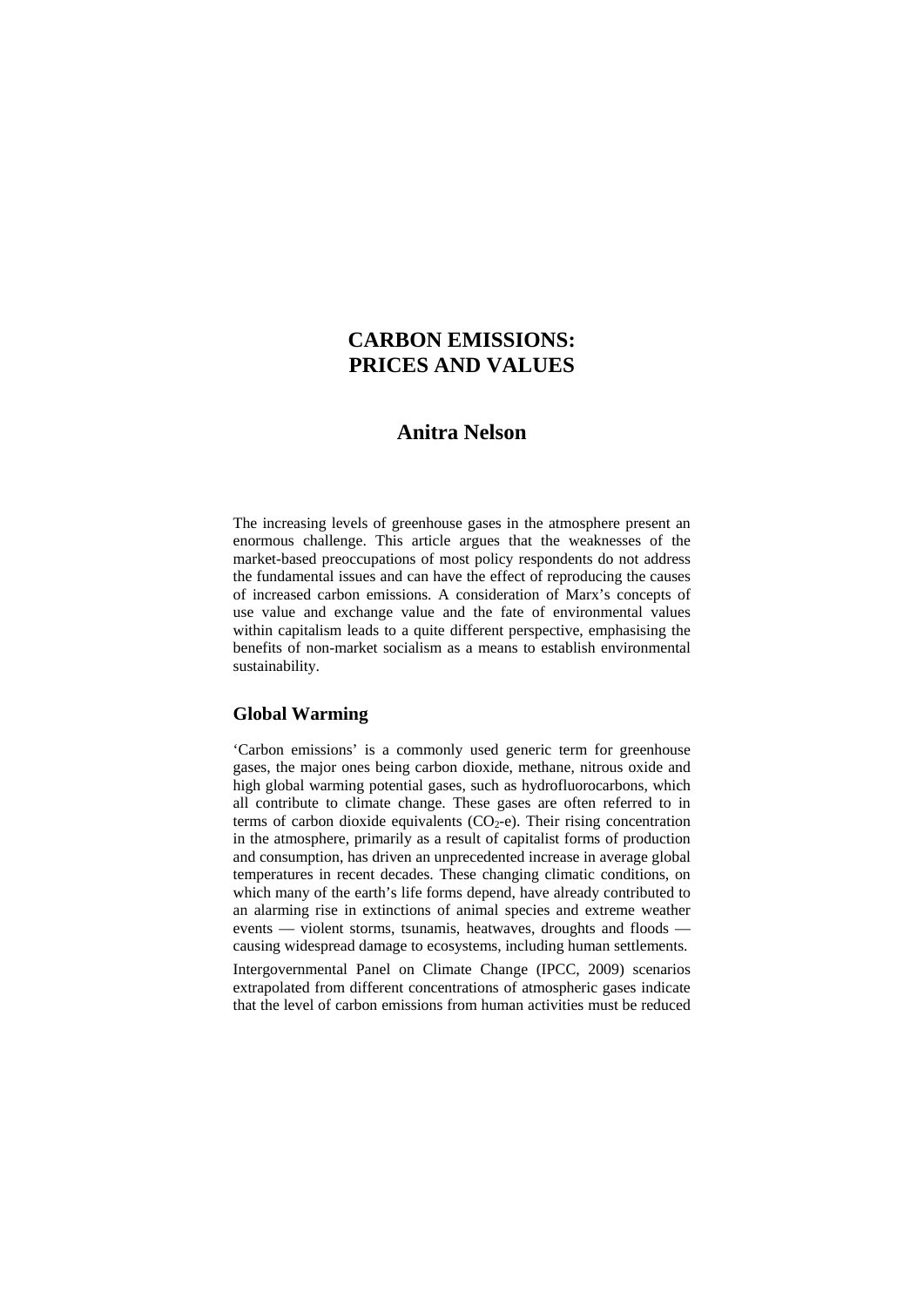rapidly. Analyses by well-regarded scientists (Hansen *et al.*, 2010; Rosenzweig *et al.*, 2008) indicate that humans have already set in train climatic changes that threaten their, and many other species' continued existence, as 'tipping points' will lead to even more precarious environmental conditions (Rockström *et al.*, 2009; Pearce, 2007; Spratt and Sutton, 2009). What humans elect to do now will determine the future of planet Earth.

### **Market-based Policies**

Despite the enormity of this challenge, policy responses to limit activities that create carbon emissions have been characterized by delay and caution. Rather than implementing a carbon tax (Humphreys, 2007; Denniss & Richardson, 2010), popular policy options have been framed as emissions trading schemes (ETS) to create a market 'price on carbon'. However, these proposals are really schemes to trade in *rights to emit carbon*. Holistic 'cap-and-trade' schemes marry ambitious targets of reduced emissions with strongly enforced regulations covering and monitoring all kinds of industrial, agricultural, commercial and residential activities, but no such ideal scheme exists (Gilbertson & Reyes, 2009).

The prime example of cap and trade, the European Union (EU) ETS, illustrates the plethora of difficulties attached to establishing such systems (Burrows & Ascui, 2007; Gow, 2007). The difficulties centre on disagreements over: the specific levels of necessary and feasible targets within certain time frames; how to efficiently and reliably measure, report on and verify achievements; whether and how to exempt (or cover) certain activities; whether and how to incorporate carbonabsorbing activities (many of which already occur naturally); and how to efficiently and effectively supervise such a scheme.

Carbon trading incorporates a futures market: allowances are sold, provided gratis or auctioned ahead of their use, so that small secondary markets develop, and brokers are regularly employed to manage trading in allowances. Funds have evolved to pool investment resources and profit from secondary trading. The carbon market is 'pyramidal', set to diminish as the need to trade in allowances and credits decreases and the rate of emissions is restricted during the next few decades. As such, it is a rarefied market, trading in allowances that are treated as if they were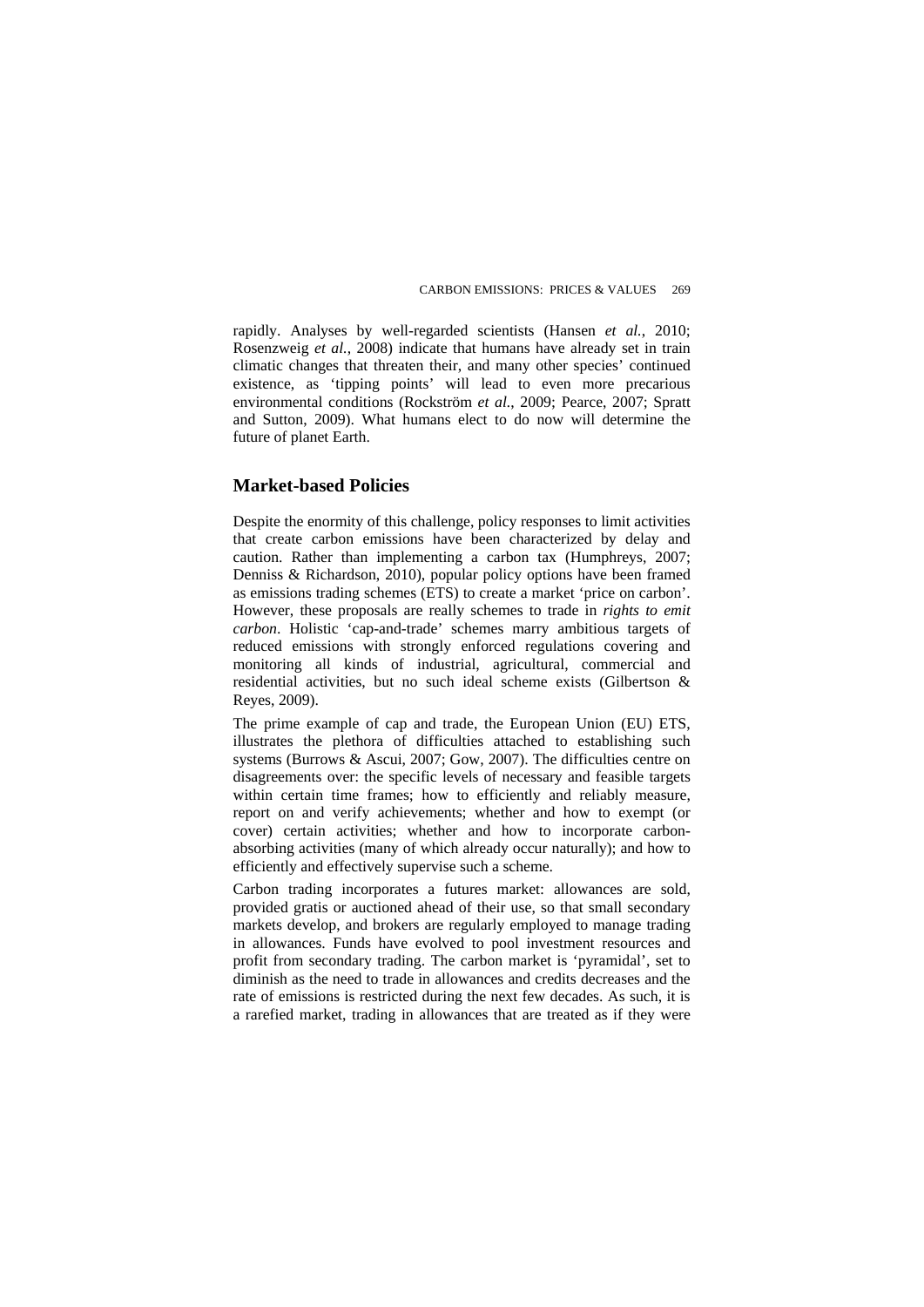#### 270 JOURNAL OF AUSTRALIAN POLITICAL ECONOMY No 66

commodities and has developed in an experimental way, involving many familiar market uncertainties associated with 'carbon prices' and coverage.

Carbon emissions are part of natural, as well as artificial, cycles involving the oceans, land and air, whereby carbon changes from atmospheric to solid forms and vice-versa. Therefore nothing might appear simpler than to frame and redress the current imbalance of surplus emissions through an accounting framework. However, accounting in direct quantities of qualities as scientists do, and allotting property rights and responsibilities to integrate carbon into market systems with a value represented by a price presents serious problems. This is demonstrated in ongoing debates over how to integrate agricultural and forestry activities into an ETS, which reveals technical, administrative, and practical difficulties in accounting for and monitoring carbon emission offsets.

Among others, the Australian economist Professor Ross Garnaut (2007: 5) has argued that the paucity of research and complexities of implementation make it easier to delay the integration of forestry and agricultural activities in an Australian ETS. In these sectors certain productive activities can encourage biosequestion, i.e. the natural processes of absorbing atmospheric carbon into soil and plant growth. Such activities, which would need to be included as credits or offsets in an all-encompassing carbon accounting framework, include:

- reforestation, afforestation and environmentally sustainable forest management
- avoiding clearing, and encouraging, grass and shrub growth
- agro-forestry (integrating forestry and conservation-style management into farming practices)
- bio-fuel production and use
- attempting to prevent the number and intensity of forest fires
- soil carbon enhancement through avoiding soil erosion and enhancing farming practices (e.g. 'no-till' or conservation tillage methods).

Because these kinds of carbon sequestering activities can be seen to counter carbon-emitting ones, such as use of fuel and fertilizer, it is argued that they must earn 'carbon credits' or 'carbon offsets'. Indeed Australian government agencies, and non-governmental organizations and businesses, have already established voluntary carbon offset systems,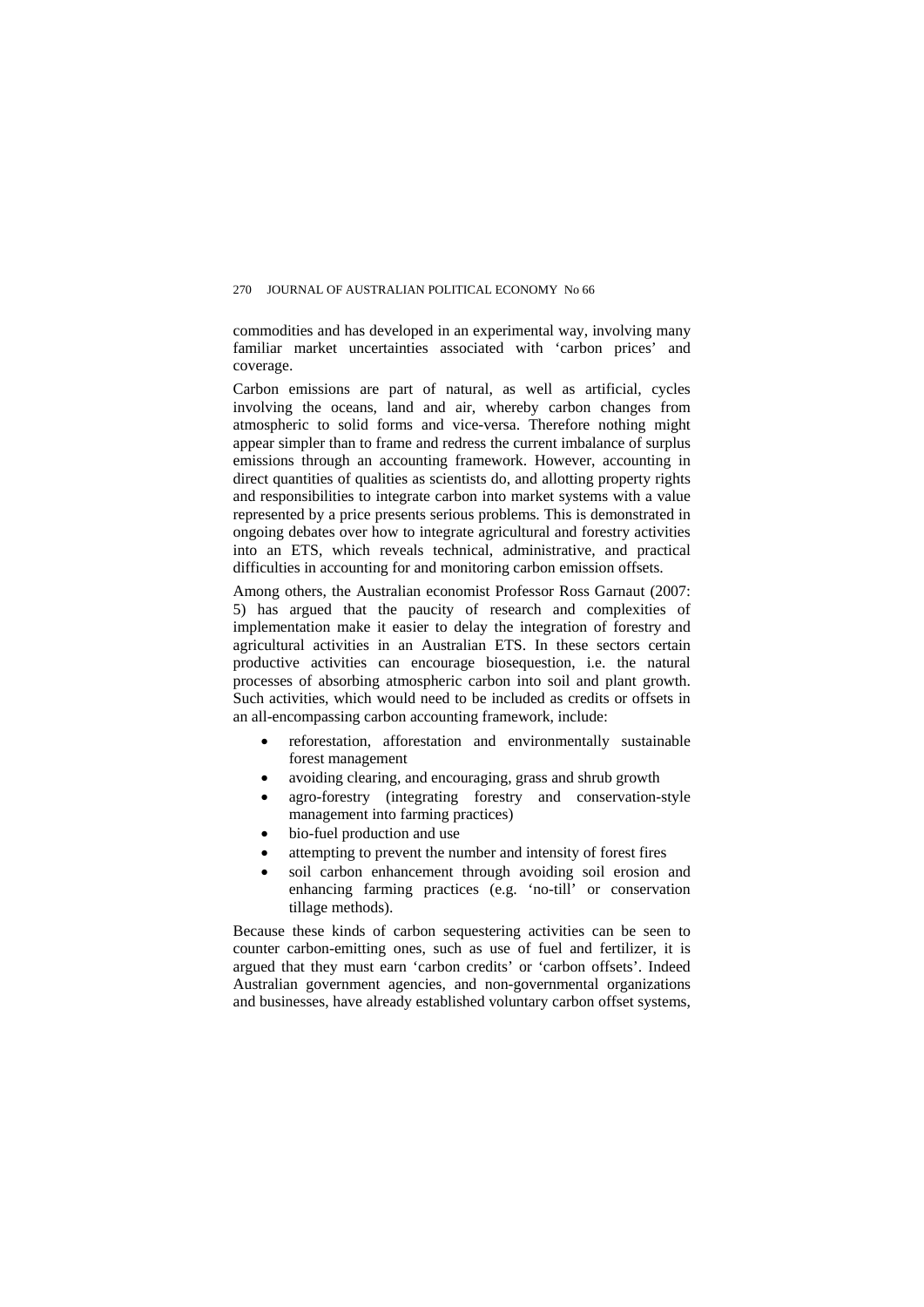which allow companies and people, such as travellers, to offset their carbon emissions (see Carbon Offset Guide Australia 2010).

Carbon offsetting might seem fair from the point of social equity, but tends to shift the focus from reducing unsafe levels of carbon emissions and presents difficulties in avoiding incorporating existing stores of carbon, which ought to be considered neutral in the carbon accounting framework. DAFF (2005: 8) estimated that, in 2003, Australian native forests stored around 10.5 billion tonnes of carbon in biomass — and more in soil carbon — but less than one per cent of this biomass was in plantations. Therefore, when assessing agricultural and forestry sectors, conserving Australia's remaining native vegetation is critical.

Furthermore, there are various, and some severe, difficulties in soundly estimating how much carbon is absorbed by such activities, thus the environmental value of each carbon credit or offset activity. Comprehensive studies into the various properties of different kinds of soil, plant and human activities are still to be conducted — currently performed at taxpayers' expense by national agencies, such as the Commonwealth Scientific and Industrial Research Organization. Carbon accounting involves controversies over appropriate assumptions involving impermanence, reversion to poor practices and corruption. One of the clearest complications involves the inability of a landholder to protect their vegetation from natural fire, a hazard that not only prevents ongoing biosequestration but also produces carbon emissions. Similarly, how does a farmer or forester account for fuel-reduction activities, which produce carbon emissions, but which are aimed at reducing potentially more extensive emissions from fire in the future?

Therefore, implementation of an ETS involving the balancing of carbon accounts across all the productive and conservation activities on farms — Australia has around 130,000 — would be time-consuming, involving not only high transaction costs but also wide scope for error and noncompliance. Under these circumstances, it is hard not to conclude that the most efficient policy would simply encourage and reward strong land stewardship practices, such as tree planting for multiple benefits, rather than incorporate farmers and foresters into an elaborate, complex and detailed ETS with inevitable flaws. The intensification of capitalist approaches in agriculture is even more fraught given the hard-to-quantify yet expected impacts of climate change on the sector's future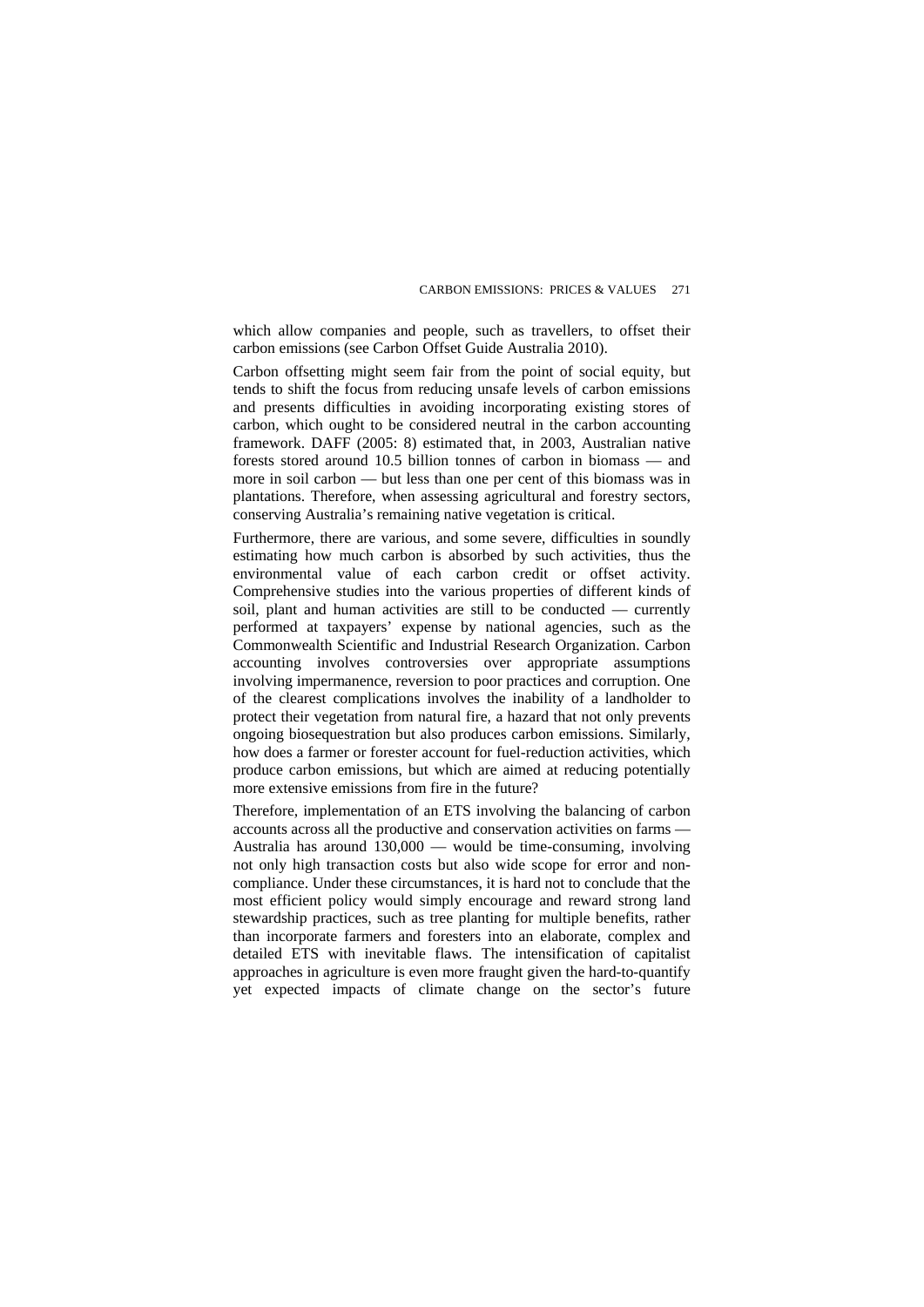investments and production. However, carbon offsets are being promoted to farmers as an avenue for diversification in a carbon adaptation mix.

Environmental researcher Larry Lohmann (2006) has pointed out most of the key problems with carbon offsets, which centre on difficulties with creating sound carbon 'products' and offsets, offering a way for the largest polluters to delay altering productive plants to make them produce less carbon emissions (e.g. making them less fuel dependent). These failings feed into broader concerns that the appropriate price level will be politically unachievable and that the price mechanism will not lead to needed structural change. In fact, at the moment the price of carbon in the EU ETS is around 15 euros per tonne but needs to be around 50 euros per tonne to produce the desired carbon policy reduction targets (Sir David King, interviewed by Doogue, 2010).

Downie (2007) has elaborated on the deficiencies of carbon offsets in the Australian context. So does Macintosh (2010: 1), who points out that:

For the past 20 years, Australia has had the highest rate of deforestation in the developed world — 370,000 ha of 'Kyoto forests' [vegetation classified as forest under the Kyoto Protocol] were cleared annually between 1990 and 2007, resulting in the emission of ~80 MtCO2-e/yr. It is also the only developed country that will rely on reduced deforestation emissions as the primary way of meeting its quantified emission reduction target under the Kyoto Protocol.

Under international agreements, such as the United Nations (UN) Collaborative Programme on Reducing Emissions from Deforestation and Forest Degradation in Developing Countries ('REDD'), *avoiding* deforestation, which *might* have occurred, creates 'reductions' (or carbon offsets). This is a key failing of the carbon accounting approach, which necessarily incorporates rewarding landholders for not engaging in land clearing and other carbon-emitting activities — rewarding them now for not being bad in the future.

Most significantly, forest and farming-based offsets detract from reducing emission-creating activities (such as using coal as a source of electricity). Carbon-emitting activities, whether fossil fuel use or land clearing, need to be stopped at source. Under our current system, national, State and industry targets are better linked to energy conservation and transitioning to a sustainable energy economy than setting up complicated carbon accounting systems, which reward and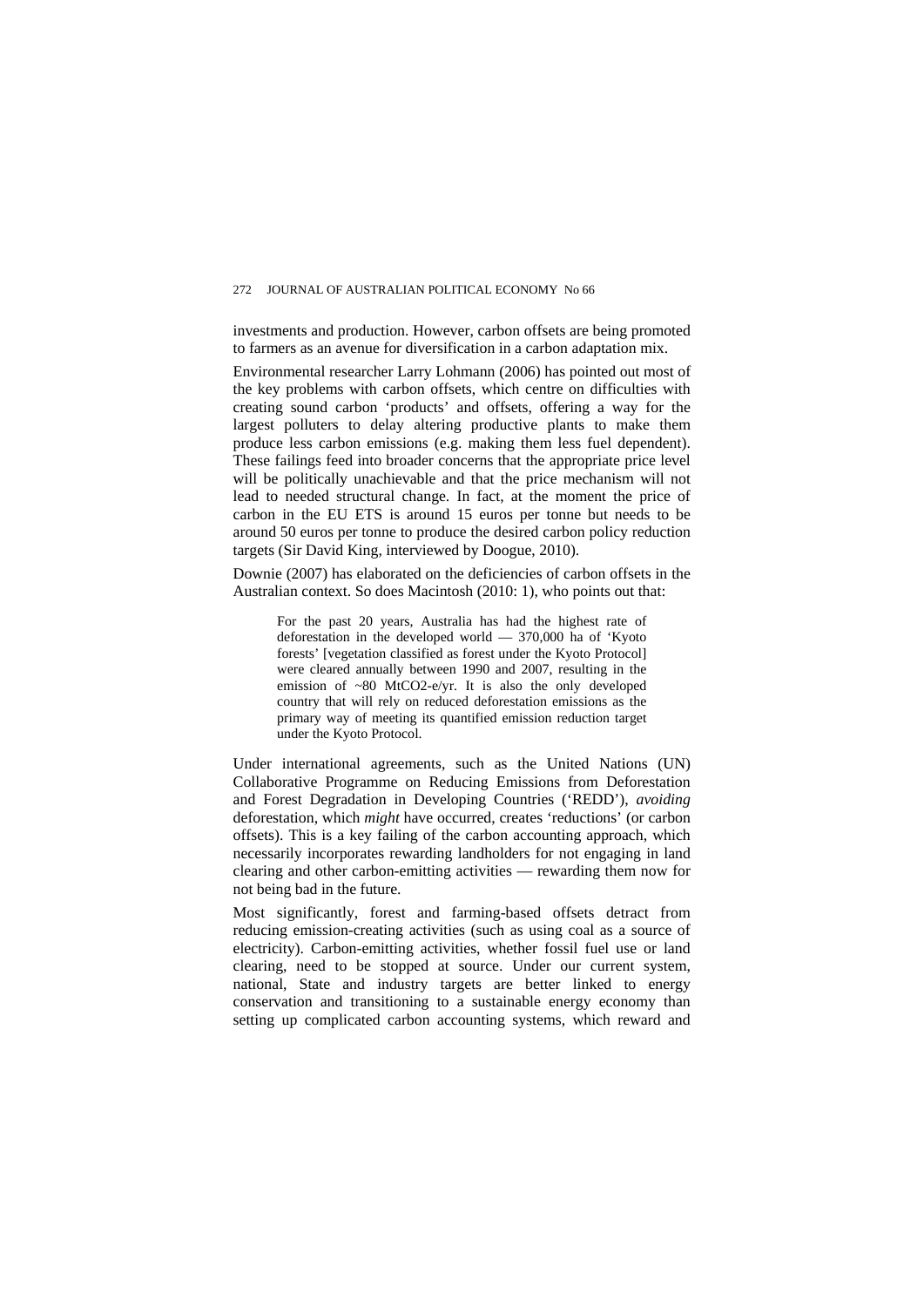punish at a micro-level through a carbon market. It makes more sense to deal directly with current levels of atmospheric greenhouse gases by expanding terrestrial carbon sequestration. Biosequestration is enhanced when natural ecosystem processes that generate carbon absorption are protected, expanded and intensified.

Restorative landscape management is critical to restore the atmosphere to the safe levels of greenhouse gases that existed centuries ago. It is a ruse to base carbon credits on either avoiding deforestation or on revegetation, reforestation and afforestation. Such activities must not be viewed as offsets for current or future industrial, agricultural and forestry emissions. Landscape conservation and low-emissions agricultural and forestry practices are direct and necessary ways of offsetting past land clearing and degradation and of restoring a range of healthy ecosystem services. Revegetation regulations and best practice schemes are required at all landscape scales.

Indeed the accounting framework for carbon offsetting seems so inappropriate that the Cheatneutral (2010) website has parodied it:

When you cheat on your partner you add to the heartbreak, pain and jealousy in the atmosphere.

Cheatneutral offsets your cheating by funding someone else to be faithful and NOT cheat. This neutralizes the pain and unhappy emotion and leaves you with a clear conscience.

If the United Nations Framework Convention on Climate Change (UNFCCC) made holistic examinations of the causes of dangerous levels of carbon emissions in human activities, it would point to the overreliance of capitalist production methods on large-scale industrial technologies that use non-renewable environmental resources. The UNFCCC might also address the problem of over-consumption fuelled by the inherent capitalist dynamic of growth. However, such a focus would make plain that revolutionary socio-political and economic changes are required to reverse the drivers of climate change. Instead of sociological analysis, the international climate debate is bogged in a laborious process by which capitalists, who make decisions about what is produced and how it is produced, as well as politicians and bureaucrats argue over the reliability of scientific findings. International negotiations over how to manage and regulate to reduce emissions are strictly contained within a narrow market-focused neo-liberal paradigm. Thus,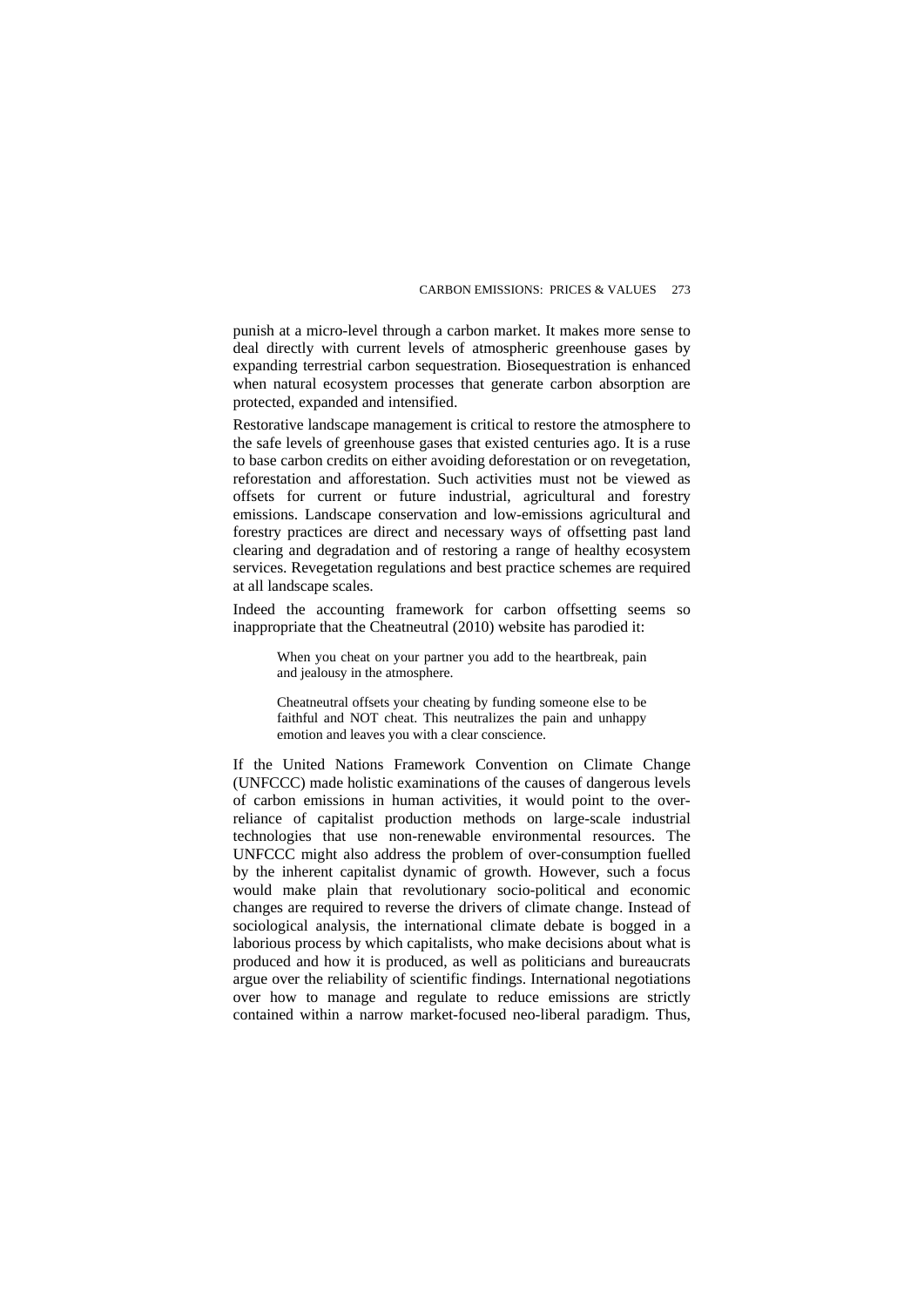for the business sector, even the simple tool of implementing a carbon tax seems too Keynesian, too likely to enhance governmental power.

The EU ETS has been criticized for achieving too little too slowly and, indeed, for rewarding polluters (Burrows & Ascui, 2007; Gow, 2007; Lohman, 2006 ). As mentioned, the price of carbon has not centred on a robust and steadily rising price as supposed in a market designed to achieve carbon emission reduction benefits. Instead, the price has fluctuated just as other prices do, relating to supply and demand as well as general market trends and other factors. For example, as a result of the over-allocation of permits in the first few years, 'by the end of 2007 you could buy the right in Europe to emit a tonne of carbon dioxide for 4 euro cents' (Professor Donald Mackenzie, cited in Quince, 2009). Again, during the recent recession associated with the global financial crisis, the price for the right to emit carbon fell. According to Gardner (2009) this led to a call from the University of Cambridge Climate Strategies think tank to create a minimum or floor price for carbon, to which an EU ETS representative retorted: 'A floor price may unduly interfere with the market. We have had price lows already and the market has not collapsed.' This response goes to the heart of the problem with marketbased attempts to reduce carbon emissions: the means, the market, becomes more important than the ends.

#### **Reproducing the Cause**

Market-based schemes fail to challenge the sources of carbon-emitting activities and merely reproduce and further 'fetishize' them. Capitalist activities have caused widespread environmental crises; global warming is just one of those symptoms. Steady-state economics and the de-growth movement grasp the holistic environmental challenges and causes of such crises by focusing on the general engine of capitalism, unending growth, and they discuss ways to create more manageable and sustainable systems of production and consumption. Worldwide, grassroots community action, anti-consumptionism, permaculture and non-monetary forms of exchange have gained ground. Nevertheless, they are marginal to mainstream politics, where even the Australian Greens party supports a price for carbon, through a carbon tax or well-designed ETS.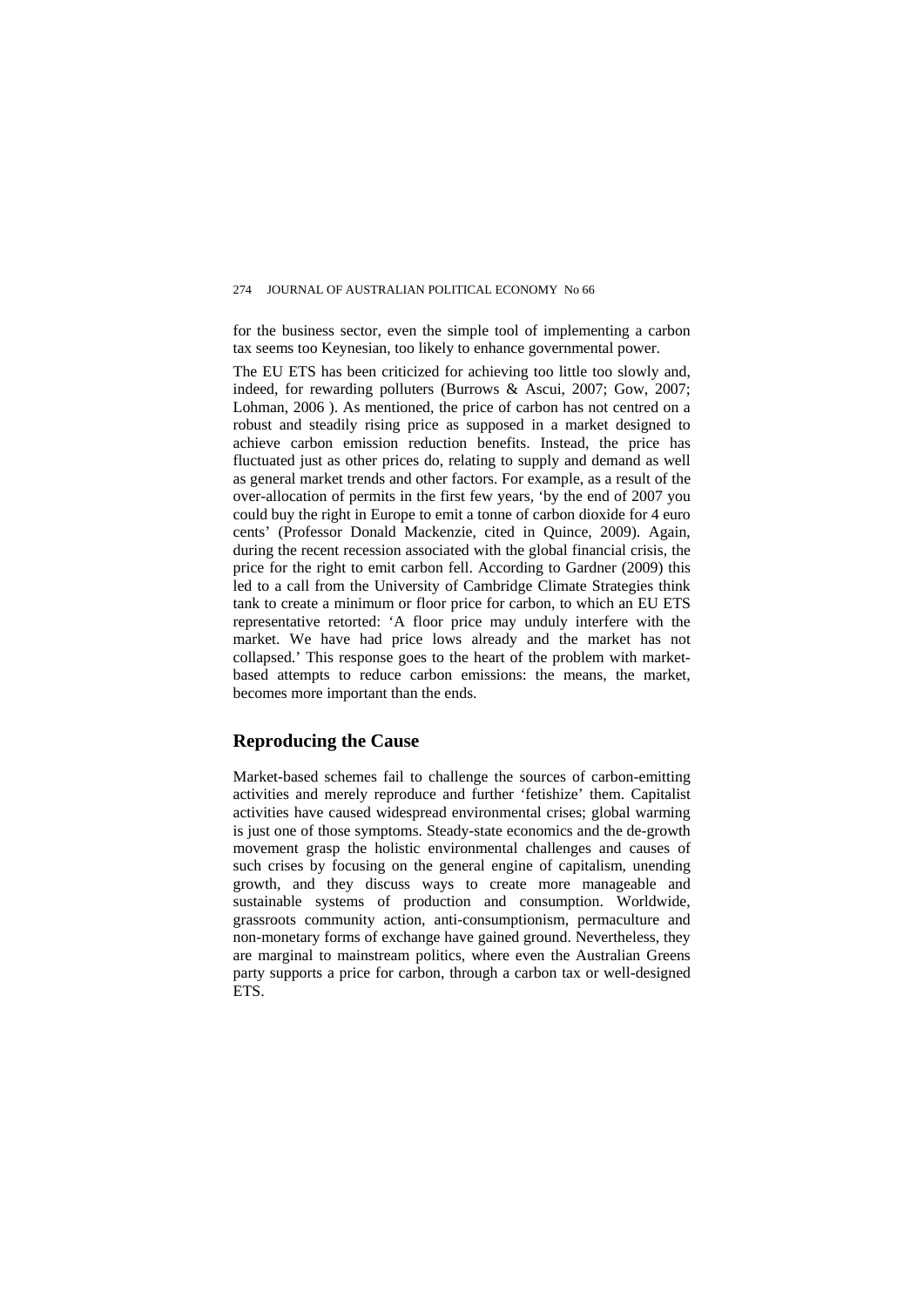The ideals and principles of social justice and environmental sustainability have not been integrated satisfactorily in a broad Left vision and strategy for the future. The development of a plethora of single-issue campaigns, such as climate change, embodies a failing; the sources of global warming and associated environmental crises demand an holistic and radical response.

However, a unified way forward is possible if the politics of climate change is explained directly in 'use values'. This is not a new idea. Over the last few centuries a 'thin thread' of non-market socialism (Rubel & Crump, 1987) has been developing alongside other forms of socialism, anarchism and communism. Like the latter, non-market socialists entertain a vision and strategy focusing on social freedom and justice. The uncompromising non-markets socialists have lost many struggles against the prevailing view that market systems could be improved, neutralized or even support socialist ideals. However, at this point, the Left's poor cousin may have come into its own.

## **Use Values and Exchange Values**

The distinction between use value and exchange value provides a constructive means of understanding the stand-off between scientists, such as Tim Flannery, who are eager to act immediately to seriously reduce emissions, and politicians and business people whose vision of the future treats money not only as a neutral tool, but also like a god. The discussion of use value and exchange value here is germane to reframing, and casting another light on, the current obsession with setting up a trading system and price for carbon as if it were a rational and efficient policy to deal with the challenge of reducing carbon emissions.

Marx, who referred to money as 'the god of commodities' (Nelson 1999), is only one of numerous writers who have treated capitalist money in this way (distinguishing it always from non-capitalist monies). The analogy between this kind of money and a god is not simple hyperbole. One might reflect that the strong and real religion dominating the world today revolves around money and markets. In times past, when religious leaders and bodies were forces of discipline in society, someone who disbelieved was treated as a heretic and considered a threat to society as a whole. It is extremely difficult today to challenge and resist trade, production for trade and exchange using money (e.g. monetary taxes are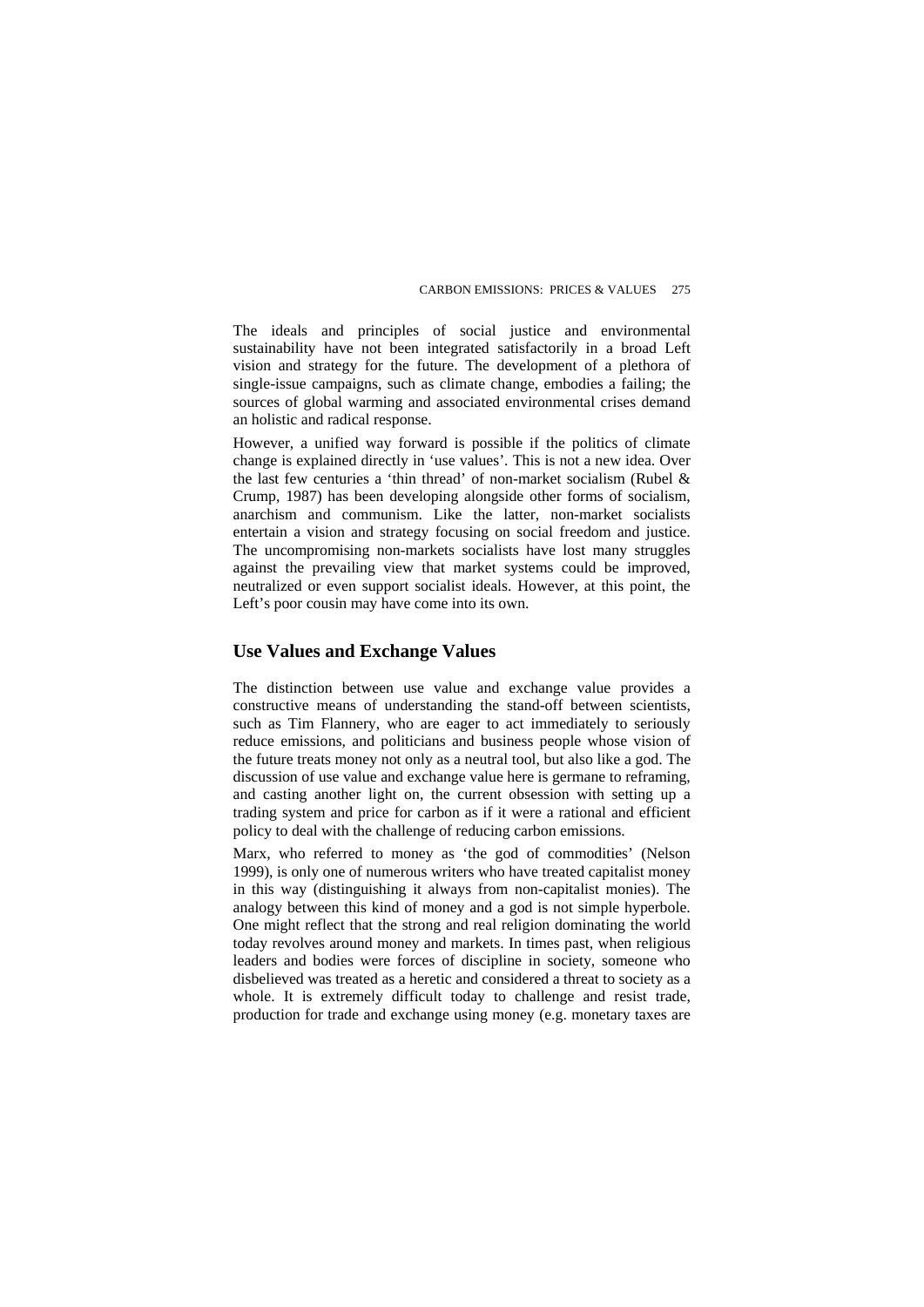compulsory and significant forms of welfare are monetary). The significance of producing to make money, and exchanging via money, is clear to Indigenous people, whose material colonization continues through the imposition of market forces. One example is the recent bipartisan policy of 'welfare' intervention in Aboriginal and Torres Strait Islander lives, which has the assimilating effect of drawing Indigenous peoples into social structures that facilitate trade and production for trade. Indeed the dominance of trade and production for trade is very clear in all of the debates around global warming, and policy responses to it, a perspective returned to in the 'Environmental values' section below.

Marx's analysis of the capitalist system provides an insightful understanding of the import of money in disguising the distinction between use value and exchange value. Marx begins with an examination of 'The Commodity', Chapter 1 of *Capital I* (1976: 125– 77). The commodity is a 'thing', a good or a service that is exchanged for money, i.e., traded. In capitalist societies the 'commodity' is the explicit result of a process of production for trade, i.e. it is a good or service created for sale in a unified market where workers purchase their daily basic needs of living, and capitalists, who manage production, buy the materials, equipment and labour used to produce more commodities. In other words, the relationship between the capitalist and the worker turns their work into a commodity. Monetary exchange, which is the purpose of production and its result, means that goods and work are treated as commodities and everything that is, or might be, traded seems to have implicitly or by reflection an 'exchange value' as well as a 'use value'.

A 'use value' is self-explanatory. In non-capitalist societies, where trade is marginal to the basic social relations, and in exchanges where no money changes hands, we can appreciate things exchanged purely for what they are in terms of their use values, *i.e.* as various quantities of qualities for the exchangers. The term 'use value' covers the whole ambit of uses a thing might be seen and shown to have, including psychological, social and aesthetic benefits.

In 'The Commodity' Marx presents the concept of 'exchange value' as it develops from a barter-like exchange and moves right through to exchanges simply for money. The final apparition of Marx's 'exchange value' is 'money', a social creation and practice (and from this social creation another concept and practice emerges, which is 'capital'). Capitalists manage labour and labour relies on money and capitalists so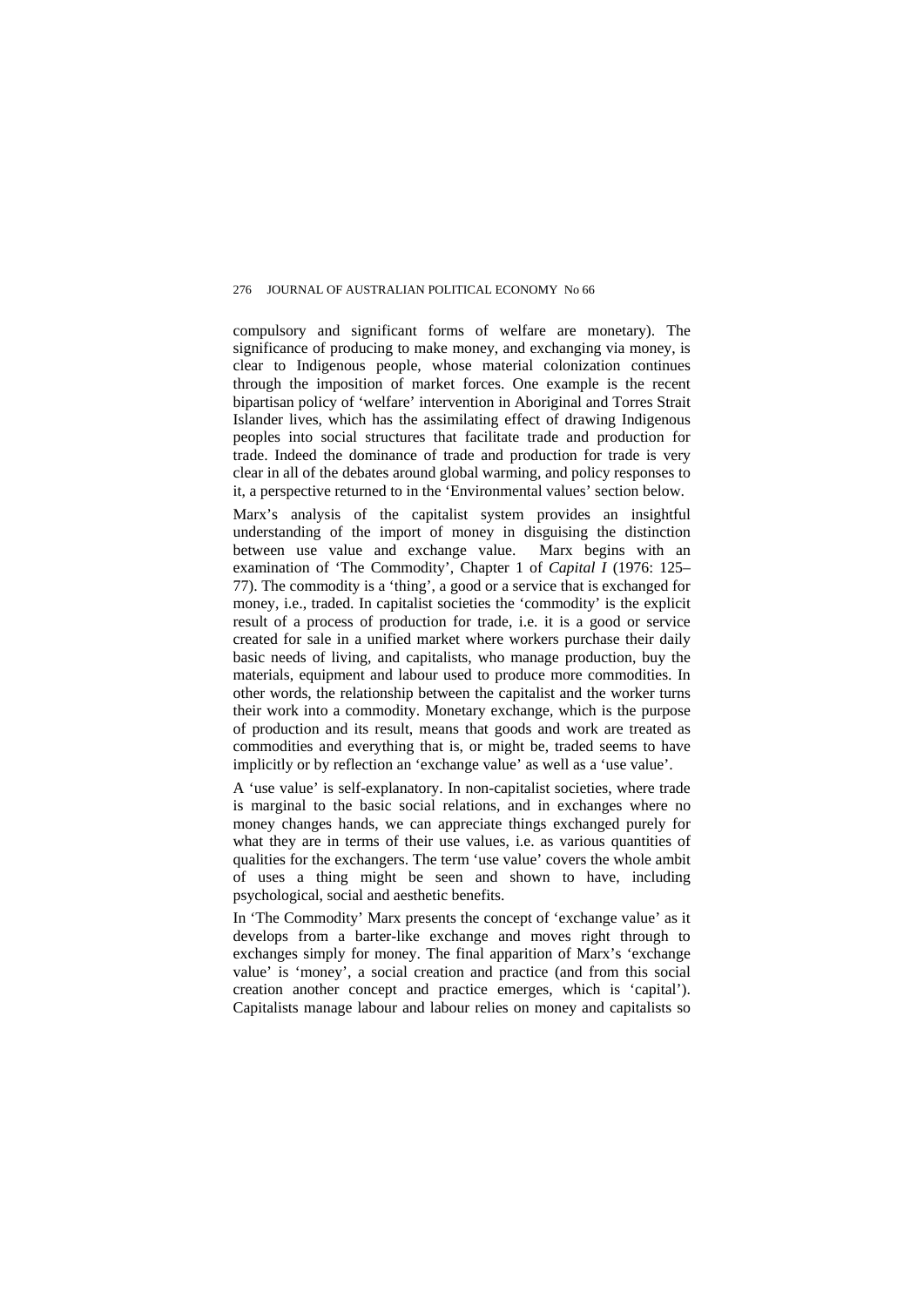that use values and exchange values become more entwined to result in 'the world upside down' (Marx, 1977: 132). Labour creates capital/ists yet workers come to see their products as the result of capital/ists. That is a reasonable view because, even though workers provided their effort and skill, they also submitted to working under capitalist processes to create products for exchange, and they feel this alienation keenly in terms of the products' not being theirs. This is another aspect of commodity fetishism.

Furthermore, in the capitalist processes of production and trade exchange values become dominant, such that by 1893 British playwright Oscar Wilde (1993: 189) has his character Lord Darlington refer to those who know 'the price of everything and the value of nothing' (Act III, *Lady Windemere's Fan*). Along with other scholars, Marx pointed to the increasing tendency for things that weren't traded to appear to have no value at all. For example, in many places until recently water has been free; although, of course, human and other forms of life are impossible without water so water ought to have a higher value than diamonds or gold. This focus on exchange value was a key characteristic of Marx's theory of commodity fetishism, which became central to explaining certain social and cultural aspects of capitalism.

Marx develops his exchange-value concepts of commodity, money, labour (work for money) and capital in order to strip the commodity, production for the market and money back to their simplest and clearest analytical forms. He wants to show that we do not need money or capital to live adequately as humans, that we create money and capital as cultural necessities to engage in a social ritual — capitalism — which involves power relations between people and enforces a particular discipline of work. Marx must do this because he is trying to break down, and break apart, the fetishism within capitalism whereby:

the development of the *social* productive forces of labour and the conditions of that development come to appear as the *achievement of capital*, an achievement which the individual worker endures passively, and which progresses at his expense' (Marx, 1976: 1055 — *emphasis in the original*).

In this way the distinction between use value and exchange value expresses and reproduces social 'alienation' and an artificial sense of humans' separation from nature and, just as significantly, a determination to control nature. These notions are so intertwined with capitalist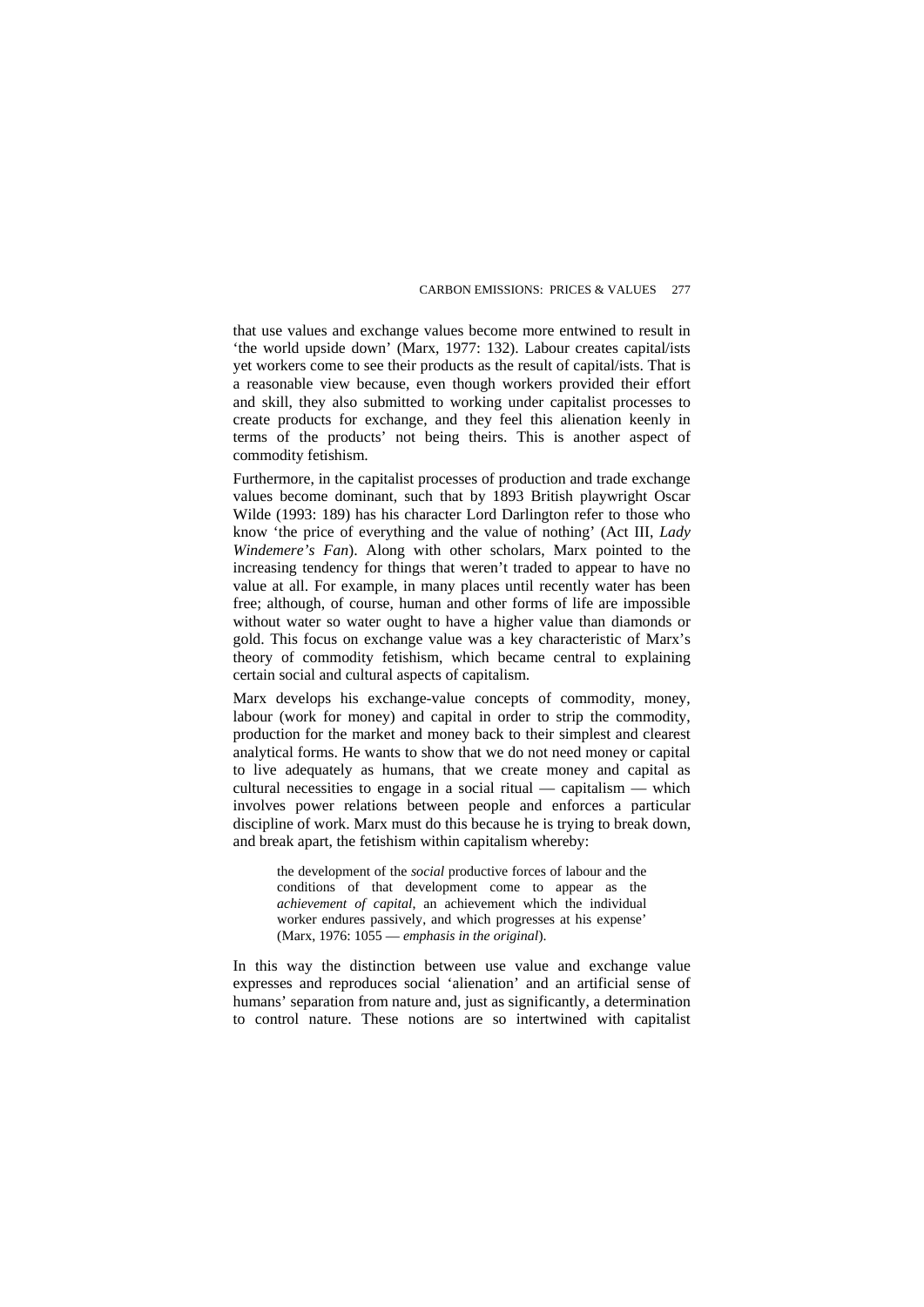concepts of civilization, and trade and production for trade has gone on for so many generations, that it has become normal to believe that human progress rests on such development.

## **Environmental Values**

Scientists, who study the human and ecosystem qualities of various matter and measure them in physical units, have pointed out all kinds of damage caused by capitalist production, consumption and waste. Assessments, such as the *State of the World* reports produced by the independent environmental sustainability research body the Worldwatch Institute (2010)*,* are based in analyses of social and environmental use values. Like the IPCC and UNFCCC, the Worldwatch Institute assesses what natural and artificial conditions, such as diminished old growth forests, have on ecological sub-units, such as endemic species, and processes, such as future climate. These kinds of scientific reports indicate what will happen if we continue 'business as usual' and what we need to do in concrete terms to alleviate climate change, such as stopping the destruction of natural habitats.

However, when capitalist governments attempt to create policies incorporating authoritative scientific advice, economic feasibility and presenting reforms in business forms becomes a priority. Rather than directly regulate, they favour market-based strategies that encourage private enterprises to improve their practices. The best example of this is the popular 'triple-bottom-line' approach to sustainability, which seeks resolutions that satisfy economic as well as environmental and social needs. Under this approach, options for addressing environmental problems must be economically feasible, as well as environmentally and socially beneficial. The belief in market efficiencies is so entrenched that in environmental crisis after crisis there have been constant calls, including many from environmentalists, to place 'prices' on forests, water and carbon.

There seems to be a belief that drawing wild nature into the religious ritual of exchange with money and the creation of capital will automatically tame and manage it. Therefore, markets are created for the right to pollute with carbon and 'offsets' to compensate for trees to absorb carbon, a function they have performed without change from time immemorial. Government, business and civilians alike ignore that this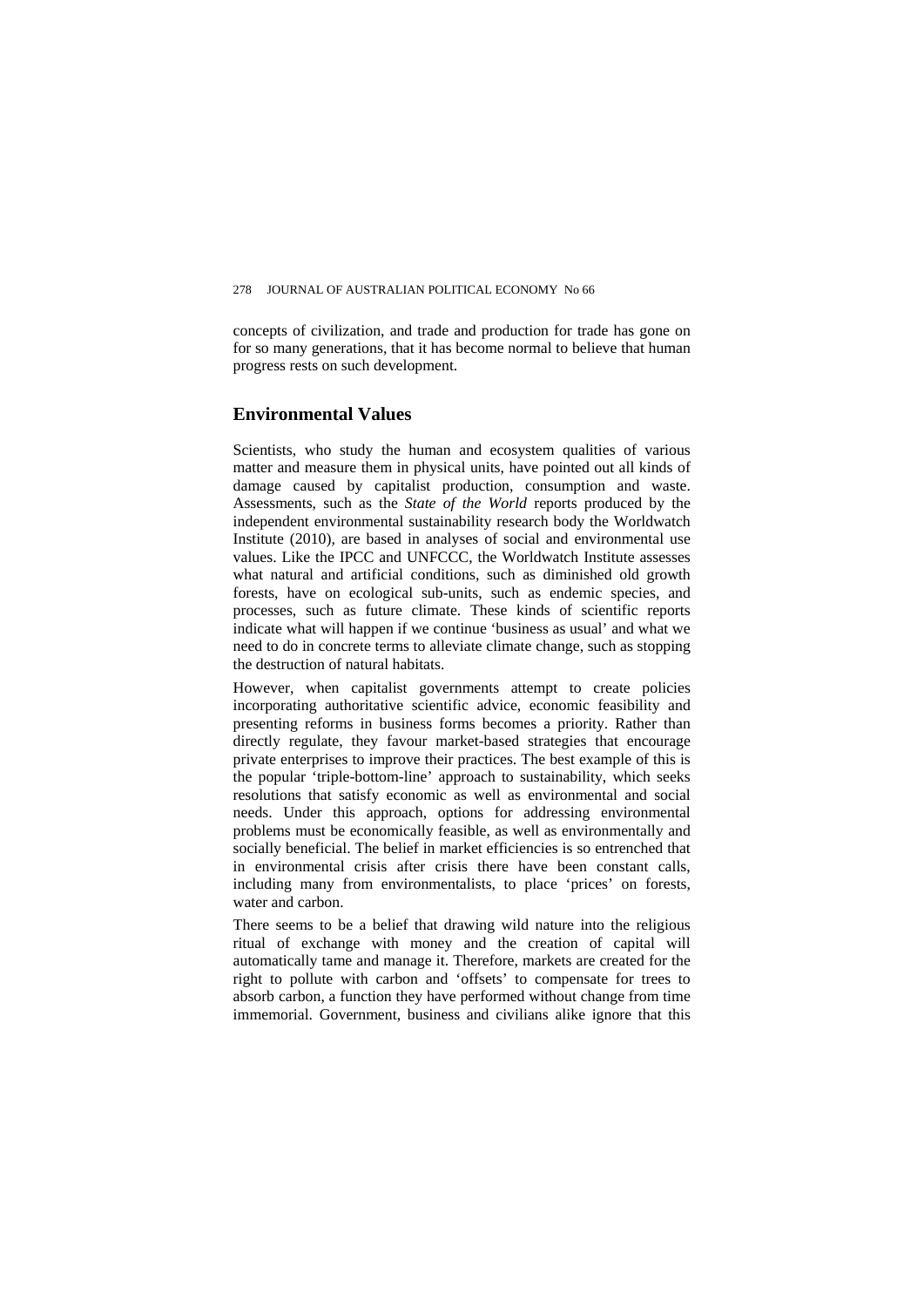direction has a high risk of reproducing the cause of the very challenges being addressed. Government and international agency recommendations to price environmental goods and services is fraught with systemic irrationalities: capitalist prices rise out of markets, they are not set. Similarly, on the face of it, setting up trading rights to pollute would appear to be a cumbersome, time-consuming and inefficient way of lowering carbon emissions.

However, many citizens continually express a belief that capitalism is the most advanced and efficient social system of economy and governance. Even in Soviet Russia, after the introduction of the New Economic Policy, and in Cuba, after Che Guevara left, formal policy debates stopped discussing money-free versions of communism and, instead, incorporated more market mechanisms, although frequently they did not function in exactly the same way as prices and money in capitalism. Many leftist versions of aid rest on market reforms, such as microcredit and fair trade. They ignore the implicit broader social inequities that capitalism entails. These effects are exacerbated as globalization accentuates the power of banks (financial capital), an effect exposed by the recent global financial crisis and tensions between transnational companies (versus small local businesses).

The biggest stumbling block for capitalist reform is evident in advanced economies such as Australia where, for instance, continual growth demanded by capitalism threatens to counteract policies aimed at reducing carbon emissions, and agricultural reforms to expand biosequestration and reduce emissions run counter to market requirements to produce at the lowest cost. In other words, capitalist production for trade does not provide the necessary conditions for addressing climate change. In contrast, certain models of non-market socialism promise direct governance in local, collectively sufficient economies.

A non-market socialist framework provides the necessary, even if not sufficient, conditions for social organization based on transparent values associated with the needs of people and nature. Sufficient conditions rely on ethical principles and practices. These are important points: contemporary movements that focus on encouraging local and sufficient production to reduce carbon emissions, such as 'Transition Towns' (Transition Network 2010), are continually frustrated by working within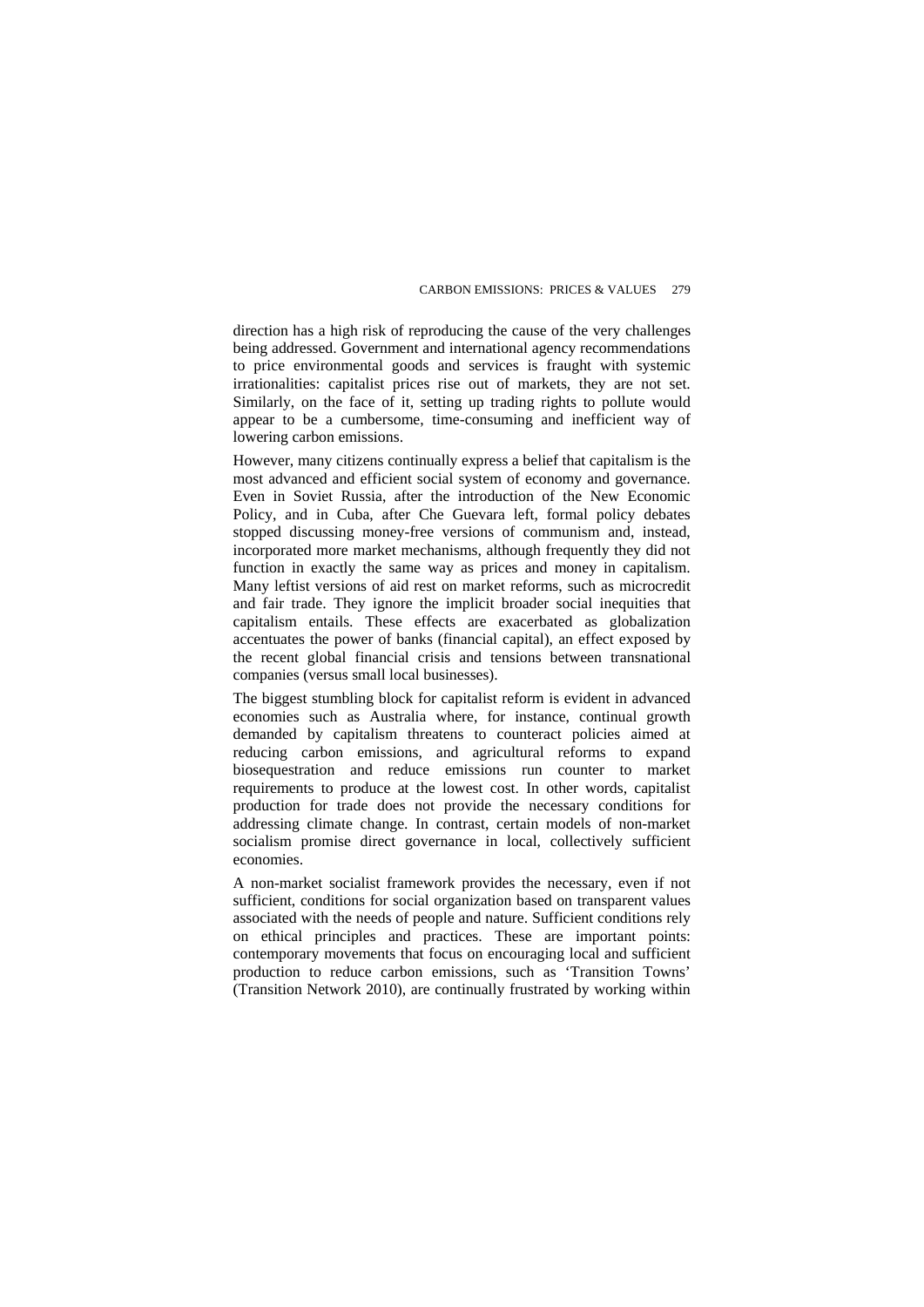a capitalist context that does not provide even the necessary, let alone sufficient, conditions for their advance.

#### **Non-market Socialism**

Non-market socialists have a vision of a money-free, market-free, wagefree, class-free and state-free planetary society. Non-market socialist models centre firmly on production and exchange on the basis of use value. It is hard to envisage an easier way to make everyday life sustainable in environmental, social, political and economic terms. We would live simply and fulfill human needs through more creative, democratic and ecologically respectful practices. The contrast with uncontrollable capitalist growth is stark.

Non-market socialists claim Marx as one of their own or, at least, a source of inspiration. It is not widely acknowledged that he recognized capitalism's damaging approach to, and impacts on, nature. Marx (1981: 911) wrote:

From the standpoint of a higher socio-economic formation, the private property of particular individuals in the earth will appear just as absurd as the private property of one man in other men. Even an entire society, a nation, or all simultaneously existing societies taken together, are not the owners of the earth. They are simply its possessors, its beneficiaries, and have to bequeath it in an improved state to succeeding generations.

Even if one reads a Promethean tone to this passage, construed from the words 'improved state', he did express a respect for the earth. Marx's (1981: 963) specific concern was that, within capitalism, sectional interests speak for 'nature': 'so land is personified in the landowner, he is the land similarly standing up on its hind legs demanding its share, as an independent power, of the products produced with its aid.' Marx (1977: 73, 127–32) recognized both that 'man is a part of nature' and that money camouflages and contorts this relationship, which instead ought to be direct. Human fulfilment requires direct power that capitalist markets and states prevent.

Although the contributors to Rubel and Crump (1987) certainly present examples of non-market socialists with little interest or concern for the natural environment, the principles of a money-free, market-free, wage-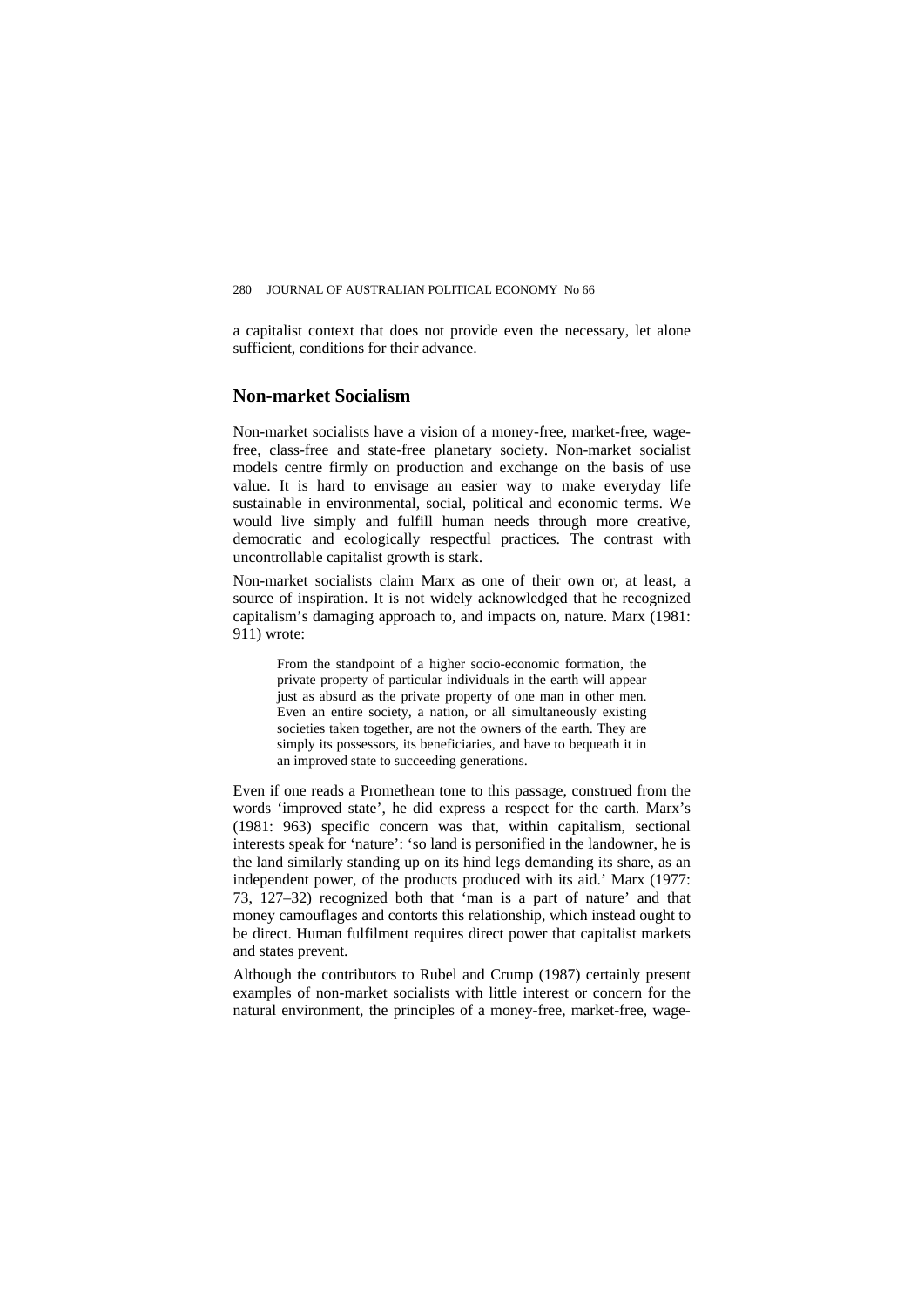free, class-free and state-free planetary society can be expressed through various environmentally friendly models (Nelson & Timmerman 2011). A brief incomplete sketch of one model, centring on bioregional communities comprising neighbourhoods and households that provide as much as possible directly for each other's needs, follows. Bioregionalism offers a sound environmental context for efficient, sustainable human settlement.

Under this 'compact' model, work would be organized in a direct and collective way. Local plans would centre on collective sufficiency — a broader but similar notion to self-sufficiency — so that people would grow plants, keep animals and engage in appropriate technologies to satisfy their needs as directly as possible. However, these associated producers would exchange with other bioregional communities — using the closest available source — to fulfil needs that they could not meet locally. Innovations such as permaculture, buying local and 'food swaps' (Jackson 2010) already demonstrate some of these principles.

Where deemed necessary, large infrastructure would be established and maintained through work arranged via compacts made between bioregional communities. Such infrastructure might include water supply and would include electronic networks to enable fast communication between disparate and close communities. E-communications would facilitate the accumulation and sorting of orders by households responsible for making indicative plans of needs, rearrangements required when expected production did not result (say, because of drought and, equally, to reassess distribution in bountiful times) arranging and delegating work, and collective planning for production and a modicum of necessary exchange. People would travel in limited environmentally friendly ways, such as bicycle and pedicab and the use of energy and water sources would focus on renewable and sustainable processes.

Individuals and groups might begin a transition to this vision by engaging more and more in activities based in directly democratic, nonmonetary forms of organization, relationships and exchanges. Some strategies include taking up part-time work and volunteering in activities compatible with the long-term vision, consuming less, strengthening local collective sufficiency and sharing surpluses. Therefore a transition involves a practical transcendence, a revelation of more sustainable ways of living simply by doing them. At a certain point the conversion from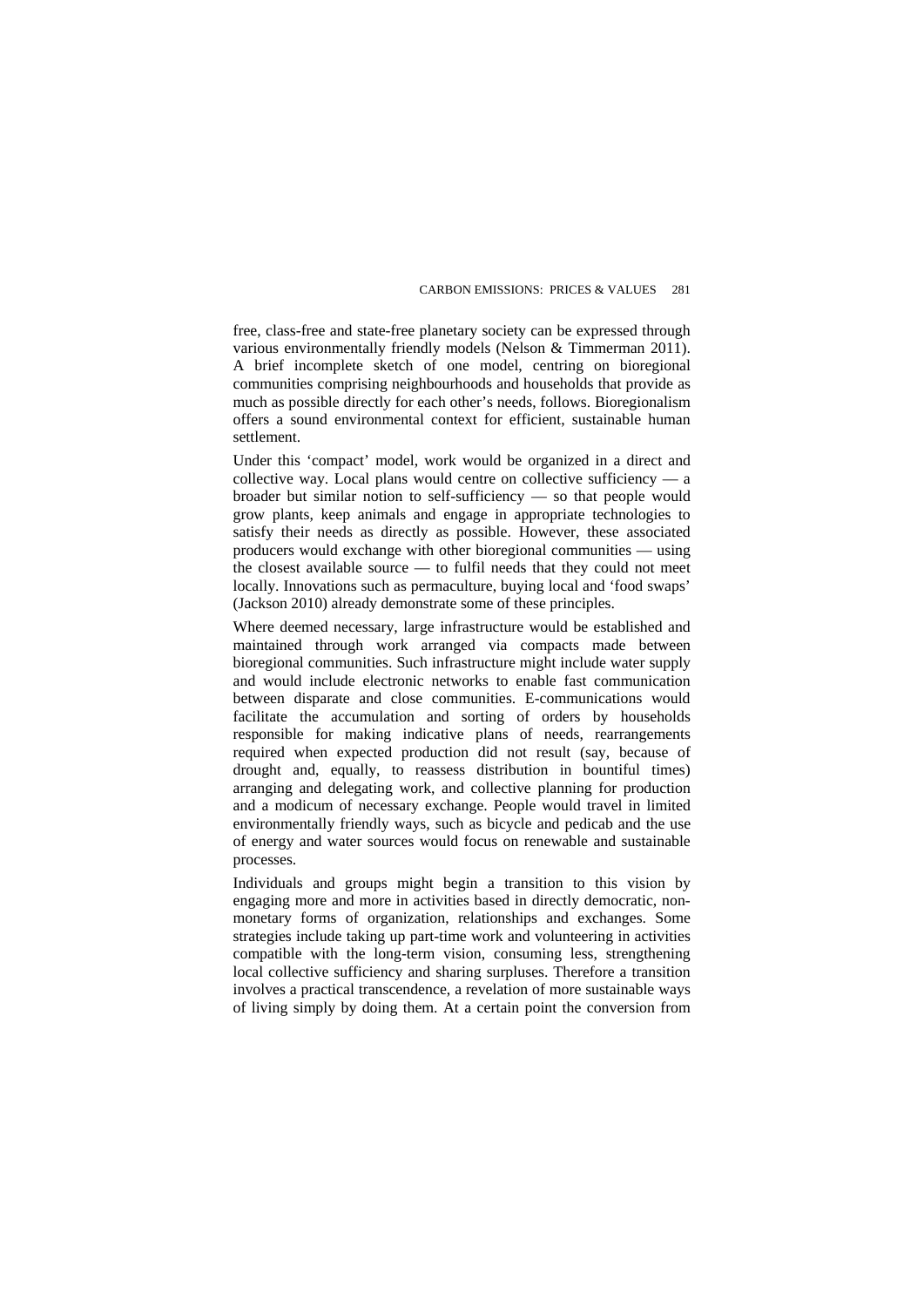contracts, based on private property and production for trade, to compacts, based on organizing for collective and worldwide sufficiency, would signal revolutionary change. Transitional strategies would be bottom-up and community-based, replacing states with networks from household to worldwide levels.

A bioregional focus is the most environmentally sustainable framework: producing and exchanging as locally as possible, local management allowing for easy and quick monitoring and alteration of techniques and targets (working with natural conditions), and avoiding substantial amounts of carbon-emitting transport and travel. Spheres of exchange of goods and services that a bioregion could not provide for locally would represent a small fraction of the transport-intensive trade and travelintensive work that currently occurs. These exchanges would not fit the regular definition of ad hoc individual-to-individual barter. These planned formal exchanges, created as part of household to bioregional production plans, would meet mutually accepted needs of humans and nature. Again all these structures do is provide the necessary but not sufficient conditions for environmental sustainability. Appropriate, or ethical, decisions would still be needed. The key distinction is between this kind of framework, which facilitates the implementation of environmentally friendly production and exchange, and capitalism, which actually frustrates and often prevents such attempts.

A fuller explanation of such a model and strategies is developed in Nelson (2010) and Nelson & Timmerman (2011). The main point to make here is that this kind of regenerative economic and political transformation would pre-empt further climate change (i.e. beyond what current levels lock in) by reversing the trend in carbon emissions and changing the practices that have created such imbalances in ecosystem processes. The new model would move our society from exploitative and competitive capitalist market relations to more caring relations between people and nature.

## **Conclusion**

Reducing carbon emissions means changing how, how much and what humans produce and consume. Capitalist states and businesses rely on growth as a socio-economic driver so they are incapable of curbing the over-production of carbon emissions, which is intricately interwoven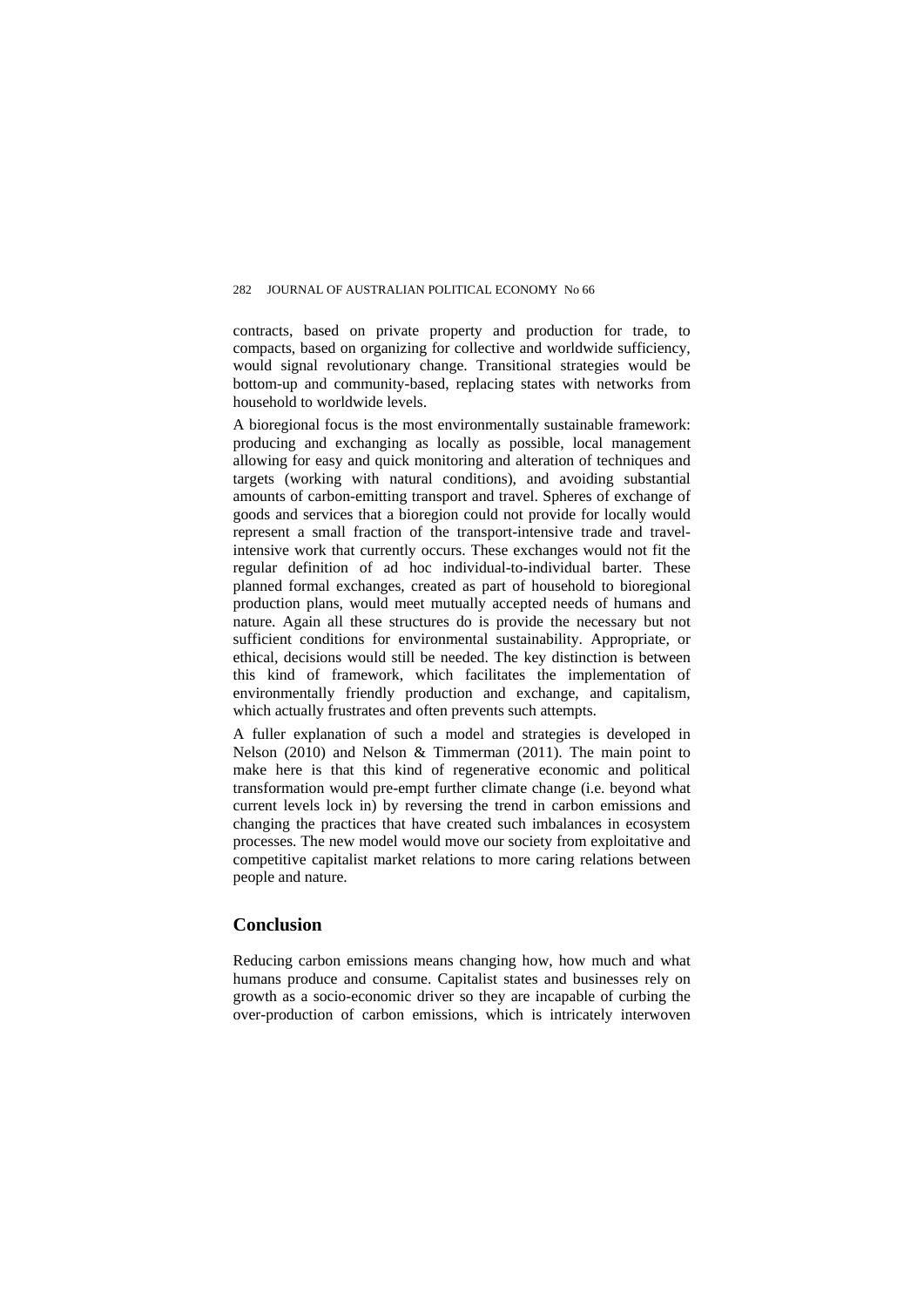with the production of commodities, *i.e.* exchange values for money. In contrast, scientists have sketched the dilemmas involving carbon emissions in terms of use values. Likewise, ethical, non-market socialist models self-organize directly on the basis of use values. Both voices are grounded in a respect for humans and nature. An immediately achievable response to climate change already exists.

*Anitra Nelson is an Honorary Associate Professor in the School of Global Studies, Social Science and Planning at RMIT University, Melbourne.* 

*anitra.nelson@rmit.edu.au* 

#### **References**

Burrows, T. and Ascui, F. (2007) European model has lessons for all in making forward projections, *Weekend Australian: Climate Change Special Report*, 24–25 November: 8.

Carbon Offset Guide Australia (2010), accessed 25 September 2010 — <http://www.carbonoffsetguide.com.au/>

Cheatneutral (2010) [website], accessed 25 September 2010 — <http://www.cheatneutral.com/about/>

DAFF (2005) *Australia's State of the Forests Report 2003 Summary of the National Fiveyear Report*, Canberra: Department of Agriculture, Fisheries and Forestry, Bureau of Rural Sciences, Australian Government.

Denniss, Richard and Richardson, David (2010) *Why a carbon tax is good for the hip pocket*, Policy Brief No. 17, Manuka: The Australia Institute.

Doogue, Geraldine (2010) Sir David King: Enterprise and the Environment [interview] ABC Radio National *Saturday Extra*, 25 September. Accessed 26 September — <http://www.abc.net.au/rn/saturdayextra/stories/2010/3020944.htm>

Downie, Christian (2007) *Carbon Offsets: Saviour or Cop-Out?* Research Paper No. 48, Manuka: The Australia Institute.

Gardner, Stephen (2009) EU ETS: Little support for carbon floor price. Republished from *Ethical Corporation*, 3 May, accessed 25 September 2010 — <http://www.climatechangecorp.com/content.asp?ContentID=6130>

Garnaut, Ross (2007) Climate Change Review Issues Paper 1. Climate Change: Land Use — Agriculture and Forestry, East Melbourne: Garnaut Review Secretariat.

Gilbertson, Tamra and Reyes, Oscar (2009) *Carbon Trading: How it Works and Why it Fails*, *Critical Currents* No. 7, Transnational Institute's Carbon Trade Watch Project, accessed 25 September 2010 — <http://www.tni.org/carbon-trade-fails>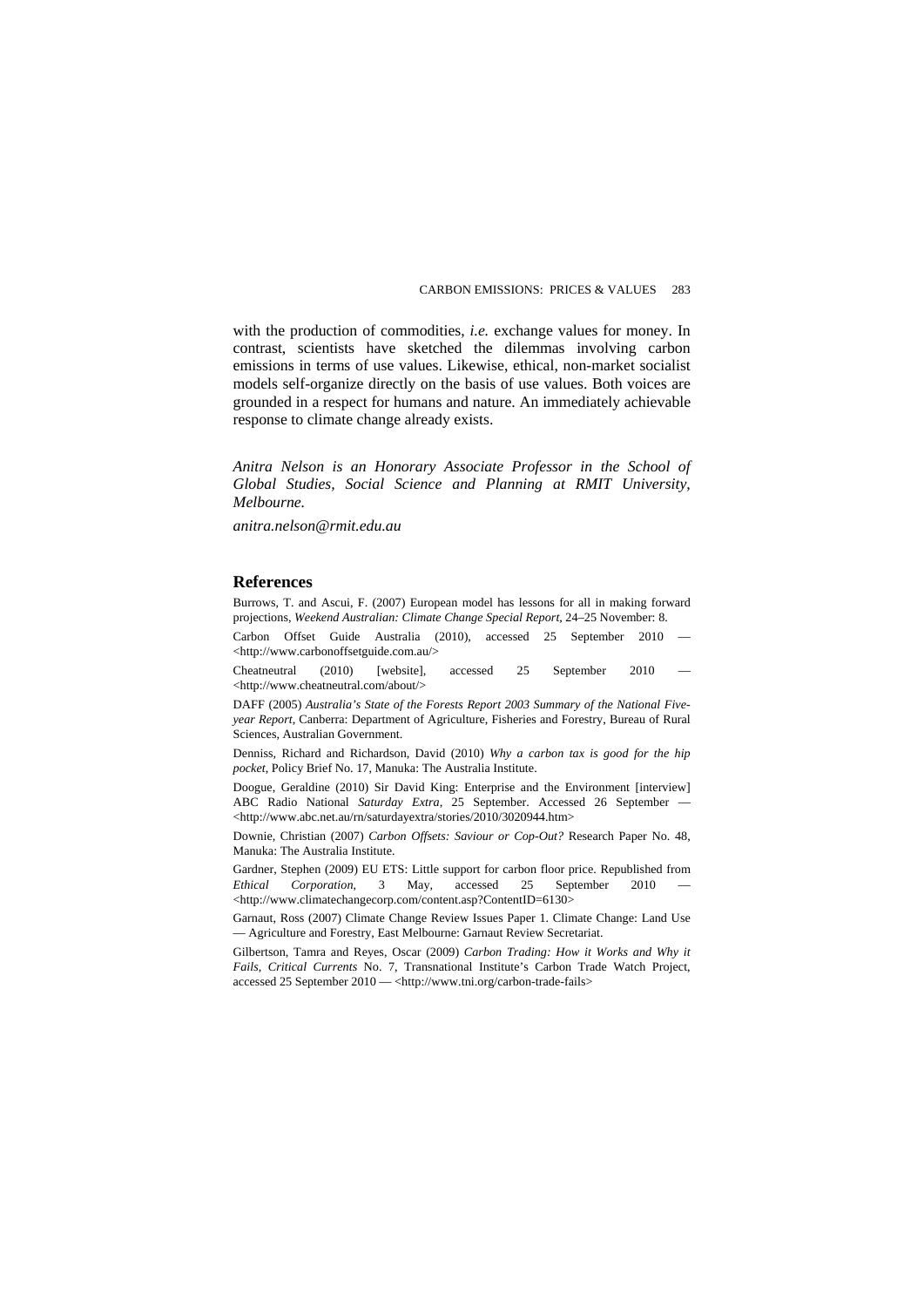Gow, D. (2007) Smoke alarm: EU shows carbon trading is not cutting emissions, *Guardian*, 3 April, accessed 25 September 2010 <http://www.guardian.co.uk/profile/davidgow>

Hansen, J., Ruedy, R., Sato, M., & K. Lo (2010) Global surface temperature change, *Reviews of Geophysics*, accessed 25 September 2010 <http://www.agu.org/journals/rg/papersinpress.shtml>

Humphreys, John (2007) *Exploring a Carbon Tax for Australia*, CIS Policy Monograph 80 — Perspectives on Tax Reform (14), St Leonards: The Centre for Independent Studies.

IPCC (2009) 'Speech by Dr Rajendra Pachauri [Chairman IPCC]', presented at the Welcoming Ceremony at COP15/CMP5, 7 December 2009 Bella Centre, Copenhagen, Denmark, accessed 2 November 2010 — <http://www.ipcc.ch>

Jackson, Sue (2010) I'll raise you six granny smiths, *newmatilda.com*, 24 March, accessed 15 September 2010 —  $\lt$ http://newmatilda.com/2010/03/24/ill-raise-you-six-grannysmiths>

Lohmann, Larry (2006) *Carbon Trading: A Critical Conversation on Climate Change, Privatisation and Power*, Sturminster Newton, The Corner House, accessed 25 September  $2010$   $-$ 

<http://www.dhf.uu.se/pdffiler/DD2006\_48\_carbon\_trading/carbon\_trading\_web.pdf>

Macintosh, Andrew (2010) *Reducing Emissions from Deforestation and Degradation in Developing Countries: A Cautionary Tale From Australia*, Policy Brief No. 12, Manuka: The Australia Institute.

Marx, Karl (1976) *Capital: A Critique of Political Economy*, Volume I, Harmondsworth: Penguin.

Marx, Karl (1977) *Economic and Philosophic Manuscripts of 1844*, Moscow: Progress Publishers.

Marx, Karl (1981) *Capital: A Critique of Political Economy*, Volume III, Harmondsworth: Penguin.

Nelson, Anitra (1999) *Marx's Concept of Money: the God of Commodities*, London: Routledge.

Nelson, Anitra (2010) *Compact* [website] accessed 25 September 2010 — <http://www.moneyfreezone.info/>

Nelson, Anitra and Timmerman, Frans (forthcoming, 2011) *Life Without Money: Building Fair and Sustainable Economies*, London: Pluto Books.

Pearce, Fred (2007) *With Speed and Violence: Why Scientists Fear Tipping Points in Climate Change*, Boston: Beacon Press.

Quince, Annabelle (2009) Carbon trading: a way forward or the Emperor's new clothes? *Rear Vision*, ABC Radio National, broadcast 25 November, [transcript] accessed 25 September 2010 —<http://www.abc.net.au/rn/rearvision/stories/2009/2750919.htm >

Rockström, J., Steffen, W., Noone, K., Persson, Å., Chapin III, F.S., Lambin, E., Lenton, T.M., Scheffer, M., Folke, C., Schellnhuber, H., Nykvist, B., De Wit, C.A., Hughes, T., van der Leeuw, S., Rodhe, H., Sörlin, S., Snyder, P.K., Costanza, R., Svedin, U., Falkenmark, M., Karlberg, L., Corell, R.W., Fabry, V.J. Hansen, J., Walker, B., Liverman, D., Richardson, K., Crutzen, P., and J. Foley (2009) Planetary boundaries: exploring the safe